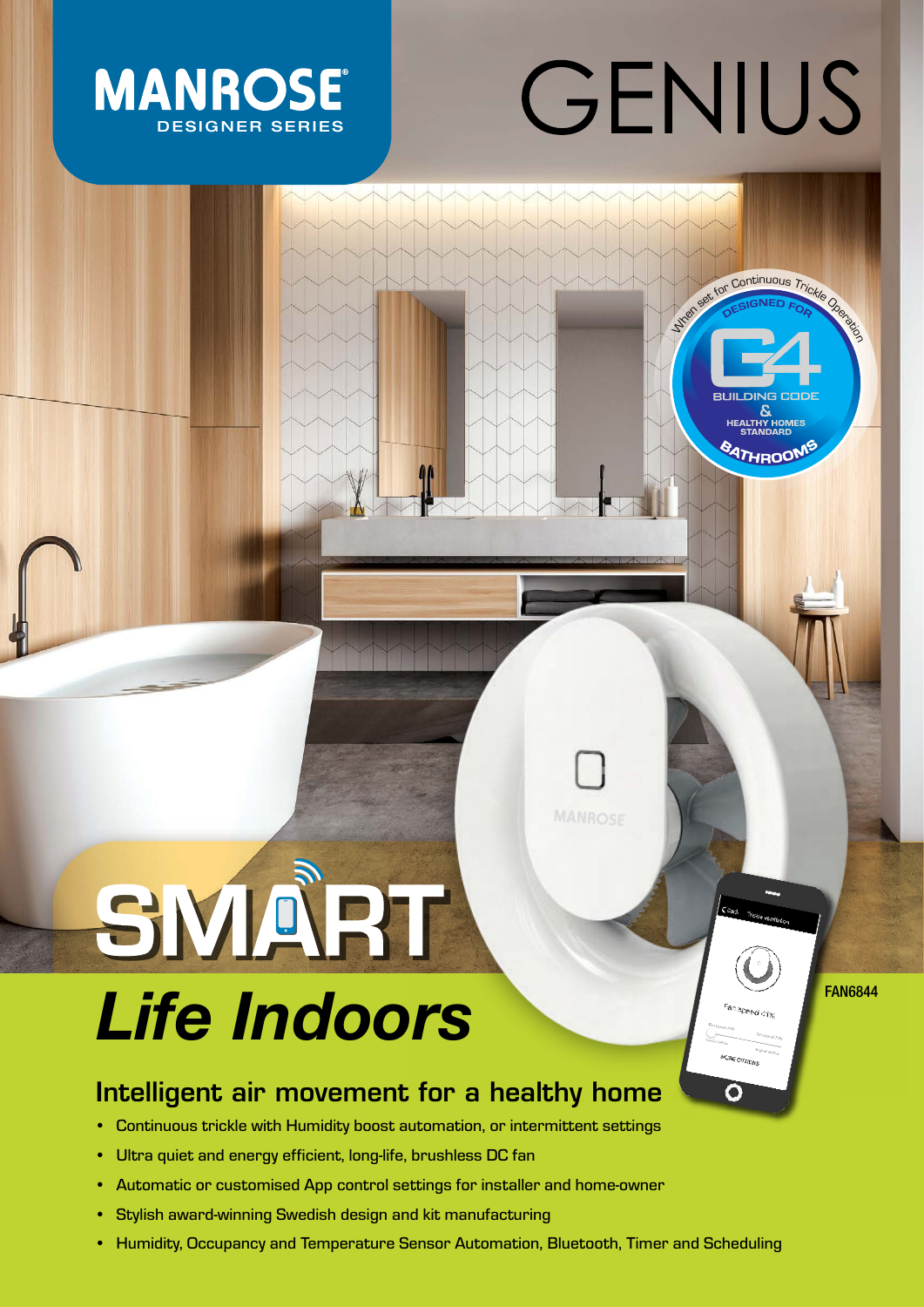#### **Fully Flexible Ventilation Control**

The Manrose Genius is the new generation of unitary fans. Following installation home owners automatically have a ventilation system offering a wide range of standard default operating settings.

The big advantage with Genius is, however, that home owners now also have the option to easily customise any settings, via an intuitive App, to best suit their particular indoor air control requirements at any time. For example, should the initial humidity setting be too sensitive, the home owner can simply log on to the Simx Connect App and change the setting themselves.

With the Simx Connect App providing home owners with full control of the fan's operational flexibility, unwanted and costly post installation service calls for fan resetting are a thing of the past.

#### **Customise to Suit**

#### **Multi Room Multi Function**

Genius, with its intelligent programming options to meet the demands of a wide range of domestic installations, is ideally suited for a bathroom and kitchen, being set to operate either continuously or intermittently.

#### **Light Sensor**

The sophisticated light sensor is triggered by both light movement and shadows and, when enabled, the fan activates when someone's presence is sensed.

A delay-on can also be set so the fan does not activate as a result of incidental light activity such as quick night time visits to the bathroom or the flash of passing car headlights. The sensitivity of the light sensor can be adjusted via the Simx Connect App.

#### **Overrun Timer**

The light sensor includes a overrun timer option which only requires a 2-wire electrical connection. Where only a basic fan is presently installed, the home owner can simply upgrade functionality without having to rewire.

#### **Humidistat**

### **MANROSE** DESIGNER SERIES



Genius features a humidistat which reacts to sudden changes in humidity such as when someone is taking a shower.

When the humidity sensor is activated and the continuous running option selected, the fan runs at 30l/s and then powers down to 10l/s when the humidity returns to normal levels. The sensitivity of the humidity sensor can be adjusted via the Simx Connect App and ambient humidity changes will not trigger the humidistat.

1 x Genius Fan 1 x Back Draught Shutter 2 x 100mm Wall Ducts 1 x Exterior Hooded Grille Note – do not install Back Draft Shutter on continuously operating Genius

> Temperature Sensor **Automation**

#### **Silent Scheduling and Automatic Cycles**

The silent hours scheduling function allows for deactivation of the boost function via the Simx Connect App. This would, for example, prevent nuisance noise occuring over night. Additionally, if the house is unoccupied for a period of time, Genius can be set to an airing mode which operates a purge function every 12 hours for either a 30, 60 or 90 minute duration. Genius's sophisticated controls will not allow a purge function to proceed if someone is detected by the light sensor.

#### **Appealing Aesthetics**

Genius's sleek modern design will appeal to customers and with noise such a key issue for consumers today, home owners will also be impressed by its very quiet 17 dB(A) operating sound level when on low trickle. It is also easy to clean as the motor unit simply unclips from the fan housing allowing it to be wiped clean with a soft cloth, and at only 4W the energy efficient Genius also boasts low power consumption.



As awarded by The Chicago Athenaeum: Museum of Architecture and Design

### **The Power to Control**

Bathroom Extraction • Home Air Ventilation • Heat Transfer



For electricians, installation is also made simple through the Simx Connect App with their initial set up options being:

- intermittent or continuous ventilation
- humidistat triggered operation or not
- overrun timer required or not

No more fiddly switches and jumpers to worry about!

## GENIUS



#### **Dimensions (mm) Assembly**



#### **FAN6844 Kit Components**





#### **Technical Specifications**

| Power                    | 220-240V AC, 50Hz        |                 |
|--------------------------|--------------------------|-----------------|
| Motor Type               | DC                       |                 |
| <b>Fan Speed</b>         | - Low Continuous 10 I/s  |                 |
|                          | - High Continuous 16 I/s |                 |
|                          | - Boost                  | $30\frac{1}{s}$ |
| <b>Max Watts</b>         | 4W                       |                 |
| Duct Length Supplied     | 320mm                    |                 |
| Sound                    | 17-20 dB(A)              |                 |
| <b>Protection Rating</b> | <b>IP44</b>              |                 |
| Mounting                 | Ceiling, panel or wall   |                 |

**App Controls**



Bluetooth Occupancy Sensor Automation







Timer and Scheduling



Humidity Sensor Automation

#### **Compliance**

For best results, Simx recommend this product for bathrooms.

Once installed, following the instructions supplied, this product meets the Healthy Homes Standard for bathroom and kitchen installations in modern\* rental properties when operating on high continuous mode.

This product will also comply with the G4 Building Code for bathrooms.

\* See Ministry of Housing & Urban Development provisions.





| ۰ | __ |  |
|---|----|--|
|   |    |  |
|   |    |  |
|   |    |  |
| ٠ |    |  |
|   |    |  |